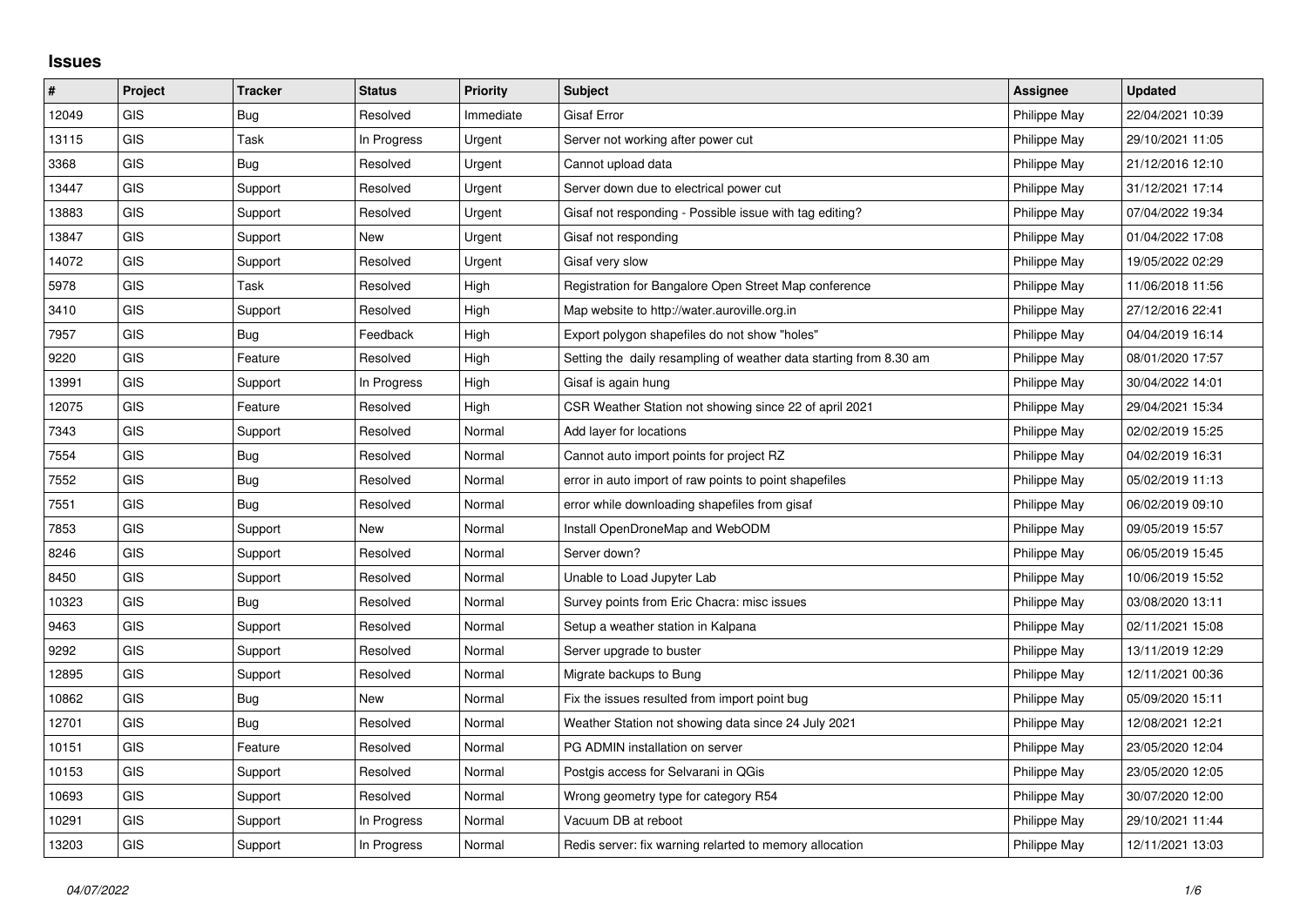| $\vert$ # | Project                             | <b>Tracker</b> | <b>Status</b> | <b>Priority</b> | <b>Subject</b>                                                       | <b>Assignee</b> | <b>Updated</b>   |
|-----------|-------------------------------------|----------------|---------------|-----------------|----------------------------------------------------------------------|-----------------|------------------|
| 13763     | <b>GIS</b>                          | Support        | Resolved      | Normal          | Gisaf not responding                                                 | Philippe May    | 11/03/2022 13:03 |
| 13982     | <b>GIS</b>                          | Support        | Resolved      | Normal          | Update server's storage                                              | Philippe May    | 06/05/2022 14:38 |
| 13132     | <b>GIS</b>                          | Bug            | Resolved      | Normal          | CSR Weather station missing data 28 nd 29 Otober 2021                | Philippe May    | 06/11/2021 12:20 |
| 6954      | <b>GIS</b>                          | Support        | Resolved      | Normal          | Create a VM for DB                                                   | Philippe May    | 10/11/2018 16:02 |
| 7161      | <b>GIS</b>                          | Support        | In Progress   | Normal          | Setup remote backup                                                  | Philippe May    | 19/12/2018 10:14 |
| 8504      | GIS                                 | Support        | Resolved      | Normal          | Clean data from the weather station                                  | Philippe May    | 04/07/2019 17:05 |
| 6494      | <b>GIS</b>                          | Support        | Resolved      | Normal          | Add CC copyright on data                                             | Philippe May    | 31/08/2018 21:19 |
| 11506     | <b>GIS</b>                          | Documentation  | New           | Normal          | Article on wells levels graphs                                       | Philippe May    | 21/12/2020 16:41 |
| 7402      | <b>GIS</b>                          | Support        | New           | Normal          | Integrate data from well probes                                      | Philippe May    | 10/01/2019 11:12 |
| 6990      | <b>GIS</b>                          | Support        | Resolved      | Normal          | Create a VM for Notebooks                                            | Philippe May    | 10/11/2018 15:57 |
| 7120      | <b>GIS</b>                          | Support        | In Progress   | Normal          | High CPU usage on the server (dom0)                                  | Philippe May    | 26/02/2019 13:10 |
| 7156      | <b>GIS</b>                          | Support        | Resolved      | Normal          | Make server boot again                                               | Philippe May    | 05/02/2019 11:13 |
| 7763      | GIS                                 | Feature        | Feedback      | Normal          | Infrastructure: migrate old-admin to the same server than gisaf      | Philippe May    | 25/02/2019 11:11 |
| 12051     | GIS                                 | Support        | New           | Normal          | Update pgadmin                                                       | Philippe May    | 22/04/2021 12:57 |
| 11486     | <b>GIS</b>                          | Feature        | New           | Normal          | Button Labels for wells details                                      | Philippe May    | 21/12/2020 10:26 |
| 13901     | GIS                                 | Bug            | <b>New</b>    | Normal          | Map: style of the category with status 'E' is always applied         | Philippe May    | 12/04/2022 11:01 |
| 13235     | <b>GIS</b>                          | Support        | Resolved      | Normal          | Server hardware failure (sdc hard drive)                             | Philippe May    | 19/11/2021 17:59 |
| 11898     | <b>GIS</b>                          | Support        | New           | Normal          | Add Aurogreen Weather Station                                        | Philippe May    | 17/03/2021 12:10 |
| 14090     | <b>GIS</b>                          | Feature        | Resolved      | Normal          | Move to SDDs after failure of one HDD in the RAID array of the domUs | Philippe May    | 27/05/2022 16:28 |
| 13068     | GIS                                 | Support        | Resolved      | Normal          | Migrate gisaf VM to bullseye                                         | Philippe May    | 25/10/2021 17:28 |
| 12867     | <b>GIS</b>                          | Support        | In Progress   | Normal          | Upgrade server (all virtual machines) to Debian bullseye             | Philippe May    | 25/10/2021 17:34 |
| 13885     | <b>GIS</b>                          | Bug            | Resolved      | Normal          | Wrong name showing in the list of layers in the map                  | Philippe May    | 23/04/2022 04:04 |
| 7711      | Geomatic studio<br>models for Gisaf | Feature        | Resolved      | Normal          | Add fields to component types                                        | Philippe May    | 25/02/2019 13:06 |
| 7709      | Geomatic studio<br>models for Gisaf | Feature        | Resolved      | Normal          | Waste water treatment plant improvements                             | Philippe May    | 19/03/2019 23:58 |
| 7725      | Geomatic studio<br>models for Gisaf | Feature        | Resolved      | Normal          | Add a button for generating reports                                  | Philippe May    | 25/02/2019 13:08 |
| 7710      | Geomatic studio<br>models for Gisaf | Feature        | Resolved      | Normal          | Add fields to the individual components                              | Philippe May    | 25/02/2019 13:07 |
| 13968     | Geomatic studio<br>models for Gisaf | Feature        | Resolved      | Normal          | Create layers and all for the LB records                             | Philippe May    | 28/04/2022 17:18 |
| 12646     | Geomatic studio<br>models for Gisaf | Feature        | <b>New</b>    | Normal          | Add and import new data from Johan for OFC                           | Philippe May    | 01/08/2021 19:46 |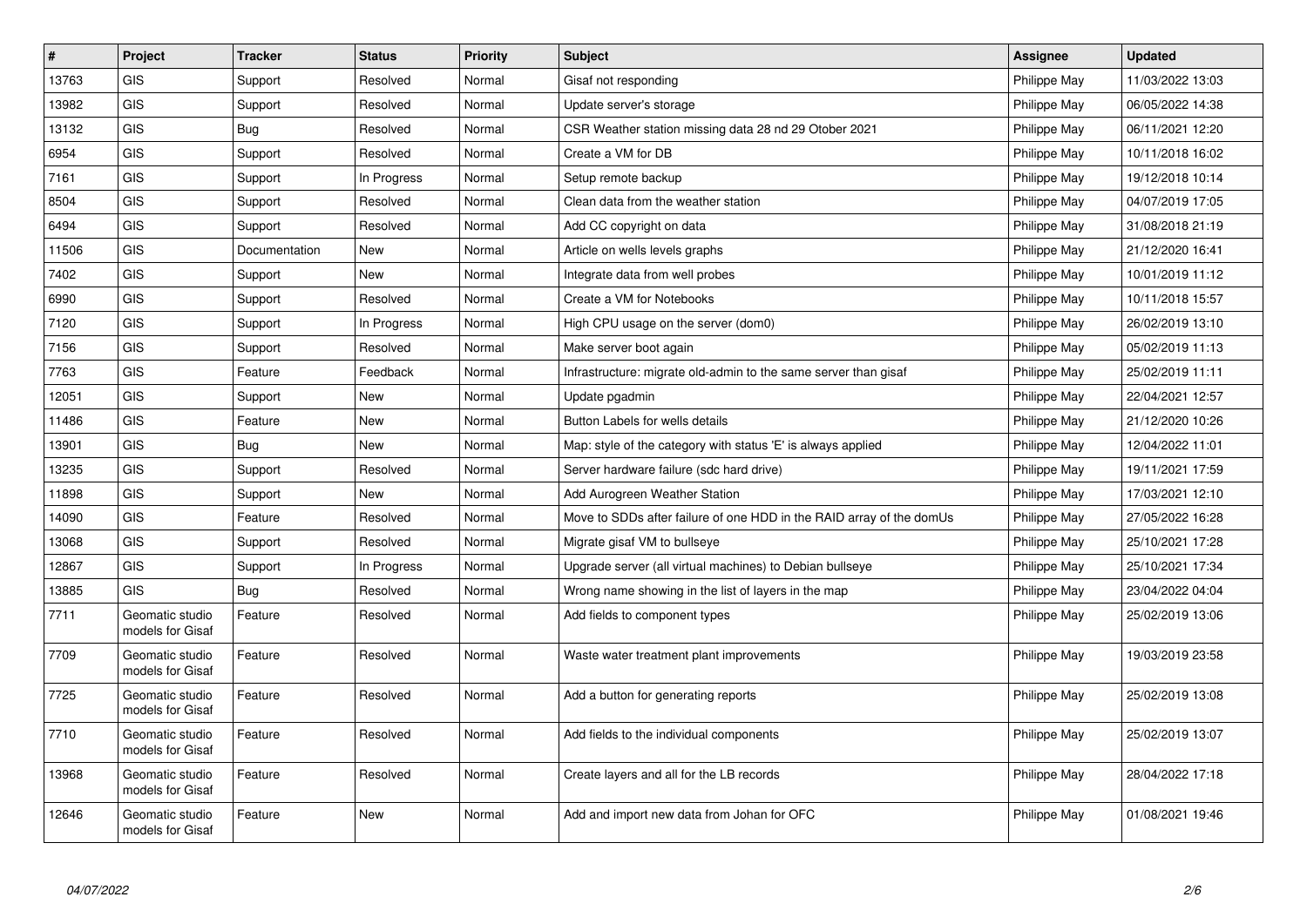| $\pmb{\#}$ | Project                             | <b>Tracker</b> | <b>Status</b> | <b>Priority</b> | <b>Subject</b>                                                                            | <b>Assignee</b> | <b>Updated</b>   |
|------------|-------------------------------------|----------------|---------------|-----------------|-------------------------------------------------------------------------------------------|-----------------|------------------|
| 7935       | Geomatic studio<br>models for Gisaf | Task           | Resolved      | Normal          | Template components in order                                                              | Philippe May    | 20/03/2019 15:18 |
| 7936       | Geomatic studio<br>models for Gisaf | Task           | Resolved      | Normal          | Add the wastewater type to the origin                                                     | Philippe May    | 19/03/2019 23:56 |
| 11678      | Geomatic studio<br>models for Gisaf | Feature        | New           | Normal          | Add new models for AVES                                                                   | Philippe May    | 02/02/2021 12:13 |
| 8096       | Geomatic studio<br>models for Gisaf | Task           | Resolved      | Normal          | Creating a Gkpg/shp for elevation points in Basins with category as an attribute          | Philippe May    | 24/05/2019 16:57 |
| 7696       | Geomatic studio<br>models for Gisaf | Feature        | Resolved      | Normal          | HT Cables shapefile from Johan                                                            | Philippe May    | 25/02/2019 18:54 |
| 13642      | Gisaf                               | Support        | Resolved      | Urgent          | Electrical problems: Server down                                                          | Philippe May    | 15/02/2022 09:38 |
| 9592       | Gisaf                               | Support        | Resolved      | Urgent          | Follow up migration                                                                       | Philippe May    | 19/01/2020 13:42 |
| 13985      | Gisaf                               | <b>Bug</b>     | New           | High            | Gisaf is hanged                                                                           | Philippe May    | 29/04/2022 22:15 |
| 10991      | Gisaf                               | Bug            | New           | Normal          | Graph of Average rainfall by month in Dashboard - limited viewing area when<br>zooming in | Philippe May    | 17/09/2020 14:49 |
| 10741      | Gisaf                               | Feature        | Resolved      | Normal          | Add a way for changing status of a feature, given its original id                         | Philippe May    | 16/09/2020 17:35 |
| 10740      | Gisaf                               | Bug            | Resolved      | Normal          | Change status: issue with projection system                                               | Philippe May    | 17/09/2020 14:34 |
| 10569      | Gisaf                               | Feature        | Resolved      | Normal          | Well Masterfile/Repository                                                                | Philippe May    | 19/12/2020 17:10 |
| 13766      | Gisaf                               | <b>Bug</b>     | New           | Normal          | OGCAPI: make async                                                                        | Philippe May    | 11/03/2022 14:39 |
| 3472       | Gisaf                               | Feature        | Resolved      | Normal          | Weather station graphs: choice of parameters                                              | Philippe May    | 10/03/2019 14:52 |
| 13202      | Gisaf                               | Support        | Resolved      | Normal          | Gisaf is showing error                                                                    | Philippe May    | 12/11/2021 12:59 |
| 11649      | Gisaf                               | Feature        | Resolved      | Normal          | Wells timeline dashboard misc. improvements                                               | Philippe May    | 27/01/2021 15:47 |
| 11577      | Gisaf                               | Feature        | Resolved      | Normal          | Dashboard: multiple sections per page                                                     | Philippe May    | 27/01/2021 12:37 |
| 11449      | Gisaf                               | Feature        | Resolved      | Normal          | Strip extra characters when importing survey CSV files                                    | Philippe May    | 10/12/2020 01:06 |
| 10224      | Gisaf                               | Support        | Resolved      | Normal          | Update gs.basemaps in Jupyter notebooks                                                   | Philippe May    | 14/06/2021 16:15 |
| 11886      | Gisaf                               | Support        | Resolved      | Normal          | Pandas resample deprecation warning                                                       | Philippe May    | 16/03/2021 12:49 |
| 13952      | Gisaf                               | Support        | Resolved      | Normal          | Gisaf isn't Connecting                                                                    | Philippe May    | 25/04/2022 11:27 |
| 11907      | Gisaf                               | Feature        | Resolved      | Normal          | Allow specific project list for custom models                                             | Philippe May    | 19/03/2021 16:13 |
| 11762      | Gisaf                               | Feature        | Resolved      | Normal          | Switch from Mapbox to Maplibre                                                            | Philippe May    | 20/11/2021 15:21 |
| 13258      | Gisaf                               | <b>Bug</b>     | Resolved      | Normal          | Missing data from AmbientWeather weather stations                                         | Philippe May    | 21/11/2021 16:50 |
| 13090      | Gisaf                               | Support        | Resolved      | Normal          | Importing error in new admin                                                              | Philippe May    | 28/10/2021 11:00 |
| 13125      | Gisaf                               | Bug            | Resolved      | Normal          | Live layers: error with no detail shown                                                   | Philippe May    | 01/11/2021 19:06 |
| 13681      | Gisaf                               | Support        | Resolved      | Normal          | Gisaf isn't Connecting                                                                    | Philippe May    | 19/02/2022 11:01 |
| 10948      | Gisaf                               | Feature        | Resolved      | Normal          | Add WMS3 server capabilities (with pygeoapi)                                              | Philippe May    | 14/09/2020 16:59 |
| 5033       | Gisaf                               | Feature        | Resolved      | Normal          | Add an option to display a base line in the bar charts                                    | Philippe May    | 04/01/2018 01:09 |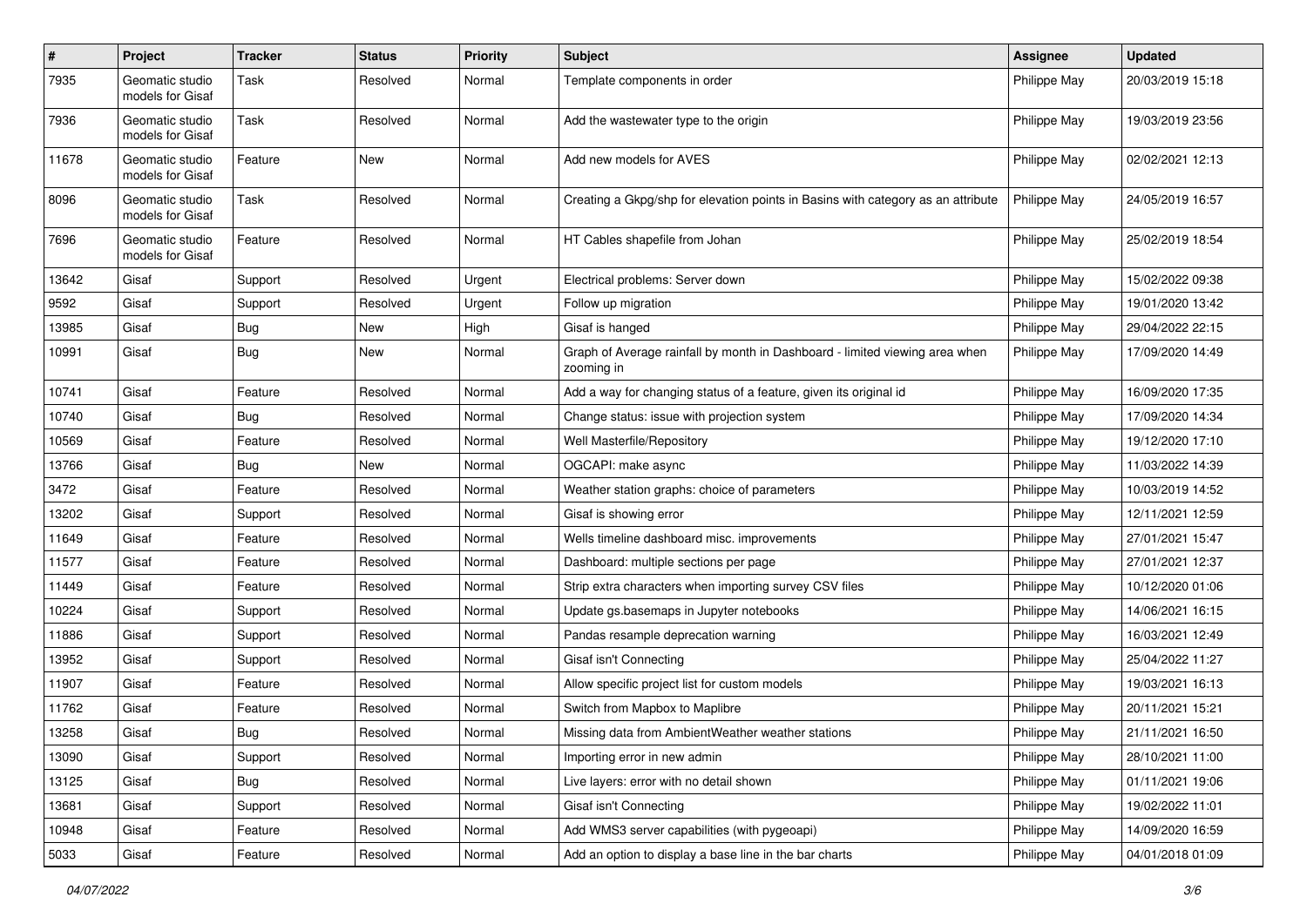| #     | Project | <b>Tracker</b> | <b>Status</b> | <b>Priority</b> | <b>Subject</b>                                                                       | <b>Assignee</b> | <b>Updated</b>   |
|-------|---------|----------------|---------------|-----------------|--------------------------------------------------------------------------------------|-----------------|------------------|
| 6069  | Gisaf   | Task           | Resolved      | Normal          | wwtp output and flow component - output                                              | Philippe May    | 22/06/2018 15:15 |
| 5974  | Gisaf   | Bug            | Resolved      | Normal          | Issues in uploading readings into GISAF using interface                              | Philippe May    | 06/02/2019 09:25 |
| 5988  | Gisaf   | Bug            | Resolved      | Normal          | problem with the flow from origin of wastewater to the component                     | Philippe May    | 08/06/2018 15:14 |
| 6538  | Gisaf   | <b>Bug</b>     | New           | Normal          | Well level: improve the form and input processing (dry checkbox)                     | Philippe May    | 12/03/2019 11:09 |
| 9036  | Gisaf   | Bug            | Resolved      | Normal          | Fix login indicator                                                                  | Philippe May    | 03/10/2019 15:15 |
| 8630  | Gisaf   | Feature        | Resolved      | Normal          | Map: add option for filter with status                                               | Philippe May    | 10/07/2019 16:49 |
| 8721  | Gisaf   | Feature        | New           | Normal          | Survey data basket: handle the case when more than one file in the basket per<br>day | Philippe May    | 14/10/2020 17:01 |
| 9483  | Gisaf   | Support        | New           | Normal          | Performance: writing gpkg is slower than shapefiles                                  | Philippe May    | 08/01/2020 11:15 |
| 7584  | Gisaf   | <b>Bug</b>     | In Progress   | Normal          | Error with large integers (graphql)                                                  | Philippe May    | 20/09/2019 10:52 |
| 7527  | Gisaf   | Feature        | Resolved      | Normal          | Give an option to resample data for graphs (eg. rain gauge)                          | Philippe May    | 07/03/2019 16:24 |
| 7813  | Gisaf   | Documentation  | Resolved      | Normal          | Including credits for ESRI basemap (Sat, Highways, Labels)                           | Philippe May    | 05/03/2019 12:39 |
| 8231  | Gisaf   | Bug            | Resolved      | Normal          | Fix status in table definition of new categories                                     | Philippe May    | 03/05/2019 17:26 |
| 8669  | Gisaf   | Feature        | Resolved      | Normal          | Groups of map layers                                                                 | Philippe May    | 26/07/2019 10:51 |
| 9749  | Gisaf   | Feature        | <b>New</b>    | Normal          | Strip extra characters in graphQL queries                                            | Philippe May    | 07/09/2020 12:48 |
| 9538  | Gisaf   | Feature        | New           | Normal          | Download shapefile of raw survey points facility - TO BE REMOVED?                    | Philippe May    | 07/01/2020 14:35 |
| 10014 | Gisaf   | Feature        | Resolved      | Normal          | Interity checks                                                                      | Philippe May    | 19/05/2020 19:23 |
| 11457 | Gisaf   | Support        | Resolved      | Normal          | Building Shed and Retaining Walls are not showing in a map                           | Philippe May    | 14/12/2020 19:52 |
| 10819 | Gisaf   | Bug            | Resolved      | Normal          | Evergreen well: popup showing "null" instead of location, status, type               | Philippe May    | 23/08/2020 23:44 |
| 9493  | Gisaf   | <b>Bug</b>     | Resolved      | Normal          | Plotly png download resize frame                                                     | Philippe May    | 26/12/2019 16:37 |
| 10360 | Gisaf   | <b>Bug</b>     | Resolved      | Normal          | Cannot import survey: accuracy issue                                                 | Philippe May    | 17/06/2020 01:29 |
| 10306 | Gisaf   | <b>Bug</b>     | Resolved      | Normal          | Logout not working                                                                   | Philippe May    | 11/06/2020 12:13 |
| 8756  | Gisaf   | Bug            | Resolved      | Normal          | Map: handle errors when layers (eg, in base maps) don't actually exist               | Philippe May    | 02/08/2019 16:40 |
| 10337 | Gisaf   | <b>Bug</b>     | Resolved      | Normal          | Custom layers with a "status" column not displayed on the map                        | Philippe May    | 13/06/2020 17:36 |
| 9944  | Gisaf   | Feature        | Resolved      | Normal          | Admin: manage categories                                                             | Philippe May    | 10/04/2020 12:06 |
| 9789  | Gisaf   | Feature        | New           | Normal          | Login: put in a dialog                                                               | Philippe May    | 28/02/2020 04:28 |
| 10364 | Gisaf   | Support        | New           | Normal          | Reconcile the reconciliations                                                        | Philippe May    | 17/06/2020 17:27 |
| 10829 | Gisaf   | <b>Bug</b>     | Resolved      | Normal          | Missing symbols                                                                      | Philippe May    | 24/08/2020 12:34 |
| 10830 | Gisaf   | Bug            | Resolved      | Normal          | Import issue with raw survey points                                                  | Philippe May    | 30/08/2020 14:45 |
| 10182 | Gisaf   | Feature        | Resolved      | Normal          | Function to change status of surveyed features                                       | Philippe May    | 15/07/2020 15:10 |
| 10180 | Gisaf   | <b>Bug</b>     | Resolved      | Normal          | Error importing Johan's shapefile                                                    | Philippe May    | 27/05/2020 15:34 |
| 9509  | Gisaf   | Feature        | Resolved      | Normal          | Update angular-plotly to 1.5.0                                                       | Philippe May    | 04/01/2020 12:05 |
| 9510  | Gisaf   | Feature        | Resolved      | Normal          | Automatically resample to daily when there's too much data                           | Philippe May    | 01/01/2020 14:12 |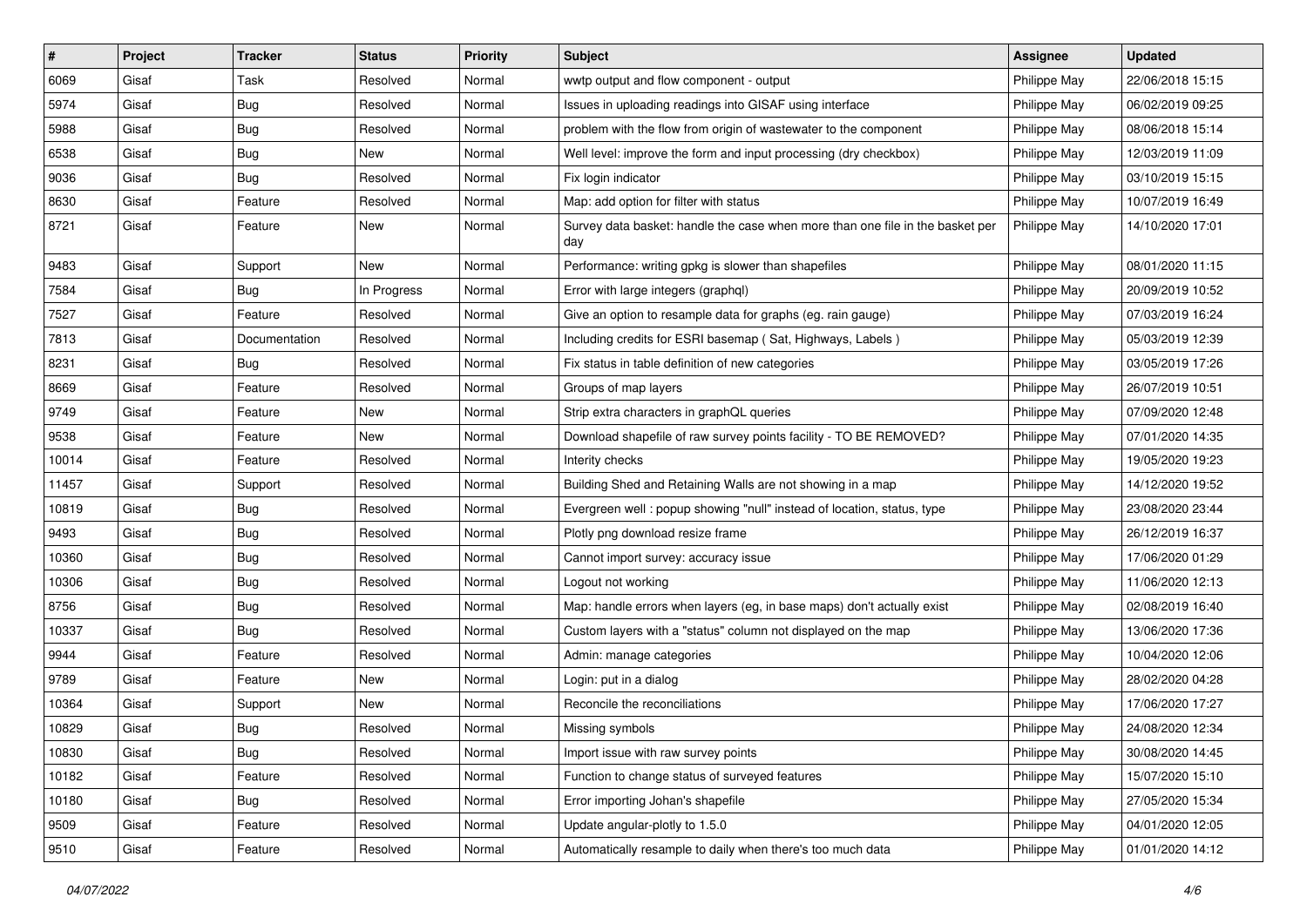| $\sharp$ | Project | <b>Tracker</b> | <b>Status</b> | <b>Priority</b> | <b>Subject</b>                                                                                               | <b>Assignee</b> | <b>Updated</b>   |
|----------|---------|----------------|---------------|-----------------|--------------------------------------------------------------------------------------------------------------|-----------------|------------------|
| 9563     | Gisaf   | Feature        | Resolved      | Normal          | Live layers: add option to link to a map feature                                                             | Philippe May    | 12/01/2020 22:22 |
| 9516     | Gisaf   | Feature        | Resolved      | Normal          | Map: add option to grab link to the selected feature                                                         | Philippe May    | 02/01/2020 15:42 |
| 9517     | Gisaf   | Feature        | Resolved      | Normal          | Tags: add location                                                                                           | Philippe May    | 03/01/2020 11:54 |
| 9519     | Gisaf   | <b>Bug</b>     | Resolved      | Normal          | Map info: fix icons                                                                                          | Philippe May    | 02/01/2020 13:11 |
| 9552     | Gisaf   | Documentation  | Resolved      | Normal          | Weekly resampling - Starts on mondays                                                                        | Philippe May    | 25/07/2020 17:12 |
| 9466     | Gisaf   | Support        | Resolved      | Normal          | Rename "altitude" to "elevation"                                                                             | Philippe May    | 08/01/2020 11:27 |
| 9465     | Gisaf   | Bug            | Resolved      | Normal          | Export plots to PNG missing axis labels                                                                      | Philippe May    | 08/01/2020 11:35 |
| 9534     | Gisaf   | Feature        | Resolved      | Normal          | GeoJson store: systematically use geodataframes                                                              | Philippe May    | 07/01/2020 16:51 |
| 9603     | Gisaf   | <b>Bug</b>     | New           | Normal          | Map: clean memory after removing layer                                                                       | Philippe May    | 20/01/2020 13:05 |
| 9602     | Gisaf   | Bug            | Resolved      | Normal          | Map: ability to cancel download                                                                              | Philippe May    | 20/01/2020 18:32 |
| 12688    | Gisaf   | Support        | Resolved      | Normal          | Layers are not visible                                                                                       | Philippe May    | 10/08/2021 10:03 |
| 12491    | Gisaf   | Feature        | Resolved      | Normal          | Measure distances on the map                                                                                 | Philippe May    | 11/07/2021 11:51 |
| 10400    | Gisaf   | Bug            | Resolved      | Normal          | Map search: works only once                                                                                  | Philippe May    | 24/06/2020 12:05 |
| 11071    | Gisaf   | Support        | New           | Normal          | Reconciliation: cannot find some points                                                                      | Philippe May    | 01/10/2020 13:03 |
| 10407    | Gisaf   | <b>Bug</b>     | Resolved      | Normal          | Live layer DXF export: missing reprojection                                                                  | Philippe May    | 23/06/2020 04:24 |
| 11081    | Gisaf   | Support        | New           | Normal          | Gisaf doesn't allowed multiple reconciliation                                                                | Philippe May    | 01/10/2020 15:00 |
| 10675    | Gisaf   | Feature        | Resolved      | Normal          | Add attribution on map                                                                                       | Philippe May    | 04/07/2021 13:58 |
| 10213    | Gisaf   | Bug            | Resolved      | Normal          | Point showing in the reconciliation pop-up but error while reconciling                                       | Philippe May    | 26/06/2020 14:37 |
| 10123    | Gisaf   | Bug            | Resolved      | Normal          | Basket Upload: store not saved                                                                               | Philippe May    | 19/05/2020 17:36 |
| 10122    | Gisaf   | <b>Bug</b>     | Resolved      | Normal          | Reconciliation: missing categories                                                                           | Philippe May    | 19/05/2020 02:53 |
| 10125    | Gisaf   | Bug            | Resolved      | Normal          | Feature with Status other than existing, not showing in the map (example: future<br>building outline)        | Philippe May    | 20/05/2020 04:05 |
| 10214    | Gisaf   | Support        | <b>New</b>    | Normal          | Multiple Reconciliations                                                                                     | Philippe May    | 27/05/2020 16:12 |
| 10140    | Gisaf   | <b>Bug</b>     | New           | Normal          | Admin: sort out manager role                                                                                 | Philippe May    | 19/05/2020 19:22 |
| 10149    | Gisaf   | <b>Bug</b>     | Resolved      | Normal          | Import basket: fix authorization auto import                                                                 | Philippe May    | 09/06/2020 23:09 |
| 10152    | Gisaf   | Feature        | Resolved      | Normal          | wells list in Measures Tab with only wells having measures                                                   | Philippe May    | 10/06/2020 15:05 |
| 10289    | Gisaf   | <b>Bug</b>     | Resolved      | Normal          | New basket: cannot import raingauge Excel sheet                                                              | Philippe May    | 11/06/2020 12:17 |
| 10439    | Gisaf   | Bug            | Resolved      | Normal          | Reconciliation: use categories instead of layers                                                             | Philippe May    | 27/06/2020 05:21 |
| 10331    | Gisaf   | Feature        | Resolved      | Normal          | Reconciliation: sort layer by alphabetical order                                                             | Philippe May    | 12/06/2020 17:45 |
| 10536    | Gisaf   | Feature        | Resolved      | Normal          | Migrate PlottableModel.Actions.download_csv_value to plugins                                                 | Philippe May    | 15/07/2020 15:07 |
| 10539    | Gisaf   | Bug            | Resolved      | Normal          | New basket admin: the metadata (surveyor, etc) aren't populated from raw<br>points when importing shapefiles | Philippe May    | 15/07/2020 15:02 |
| 10728    | Gisaf   | <b>Bug</b>     | Resolved      | Normal          | Cannot download CSV for values                                                                               | Philippe May    | 03/08/2020 15:49 |
| 10920    | Gisaf   | Feature        | Resolved      | Normal          | Add option to display labels on the map                                                                      | Philippe May    | 07/09/2020 11:54 |